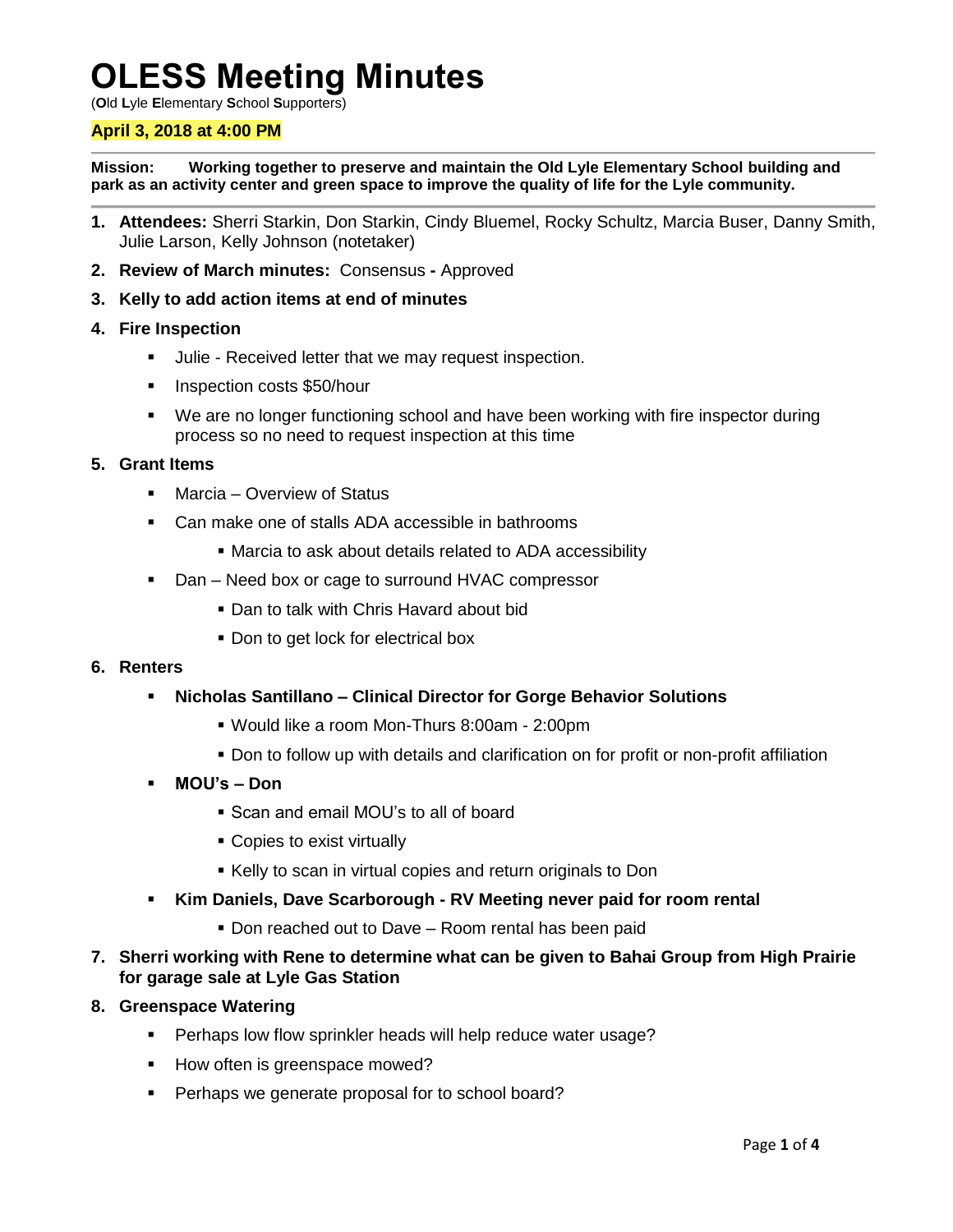Community contribution and/or sharing expenses with LHS may be a way to reduce expenses regarding water bill for greenspace?

## **9. Treasurer's report – Don Starkin**

**• Overview of Income and Disbursements** 

## **10. Reader Board/Signage – Brielle**

- Range of available signs flags, message board, neon etc.
	- Most desirable is one in which messages may be displayed
	- **Brielle to research scrolling LED signs.**
- If the sign serves the community, should OLESS ask for a contribution from community?
- **Brian from Open Ocean produces signs**
- **Julie Update** 
	- **School is considering putting reader board up at bus garage**
- Will reader board be considered restoration and qualify for grant?
- **Sherri to talk with Brielle on 4/4/18 for status update**

#### **11. Rentals**

- **Daycare Soonest the start of school year.**
- Riverside room to stay open for meetings
- Top Gear renting June 16 Aug 7, Tues & Thus 10-12
- Rita
- Using building without notice for approximately 6 months
- Don let her know that she will need to fill out a form and rent
- Bicycle club from The Dalles
	- May use bathrooms 11:00am-1:30pm for suggested donation.
	- Sunday April 15<sup>th</sup>
	- Cindy to open building
- **Marcia to put rental form on LAC website**
- **-** Lyle Pioneer Days, May 26th Mindy Robinson
	- Don to pick up forms from Mindy this evening
	- George Cooper to be Grand Marshal
	- **Bingo at High School to generate revenue for Pioneer Days**
	- **.** \$70/Day is cost of OLESS rental
		- Cindy motion to make donation to Lyle Pioneer Days for \$100
			- Rocky second motion
			- Motion passed
			- Cindy to let Mindy know about donation and get appropriate paperwork in place – Property Request Form etc.
- **Trout Unlimited Conservation Organization considering room rental.** 
	- Marcia to talk with Lisa. Don and Sherri to back up Marcia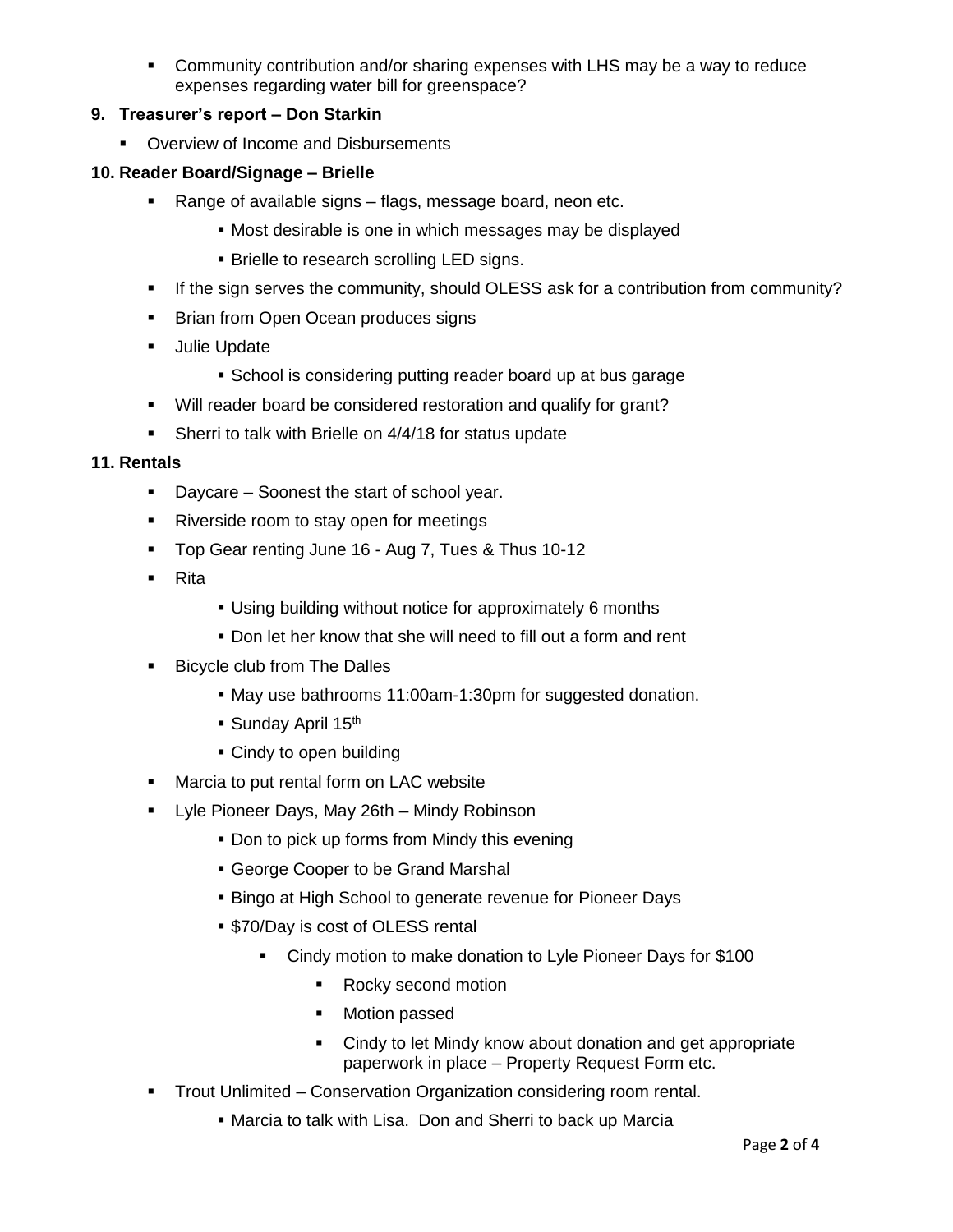#### **12. Don in need of file folders**

**Marcia to get Don some of the extras from cat rescue** 

## **13. Lock Change**

- **Four total locks that will be rekeyed**
- **Locks to be rekeyed this summer**

# **14. Building Issues – Updates on Restoration Projects**

- Don 2017 year usage vs 2018 year usage
	- Dec 220 KW/Day, 172 KW/Day
	- Jan 356 KW/Day, 180 KW/Day
	- Feb 246 KW/Day, 118 KW/Day
- Flashing East Side
	- Danny Need metal flashing over soffits in order to redirect rain from running under overhang
	- Marcia to reach out to Mike Mahar for quote
- **Electric Box** 
	- Don Box works but will not pass code
	- Don to get bid for replacement
- Should old windows be sold?
	- Don Two people interested. Don to contact people for offer
- ALR Window Covering came out to talk about blinds No quote so far

#### **15. Action Items**

- Marcia
	- 1. Ask about details related to ADA accessibility for bathroom stalls
	- 2. Put room rental form on LAC website
	- 3. See if reader board qualifies for grant
	- 4. Get Don extra file folders from cat rescue
	- 5. Request quote from Mike Mahar for quote for soffits to redirect rain
	- 6. Follow up with Lisa at Trout Unlimited regarding room rental
- Dan
	- 1. Talk with Chris Havard about bid for cage around HVAC compressor
- Don
	- 1. Get lock for electrical box
	- 2. Follow up with Nicholas Santillano about details and clarification on for profit or nonprofit affiliation
	- 3. Pick up completed Lyle Pioneer Days forms from Mindy Robinson
	- 4. Request bid for replacement of electrical box
	- 5. Contact people interested in purchasing old windows
	- 6. Don/Sherri Back up Marcia regarding Trout Unlimited communications
- Kelly
	- 1. Scan copies of MOU's for record keeping purposes. Return originals to Don.